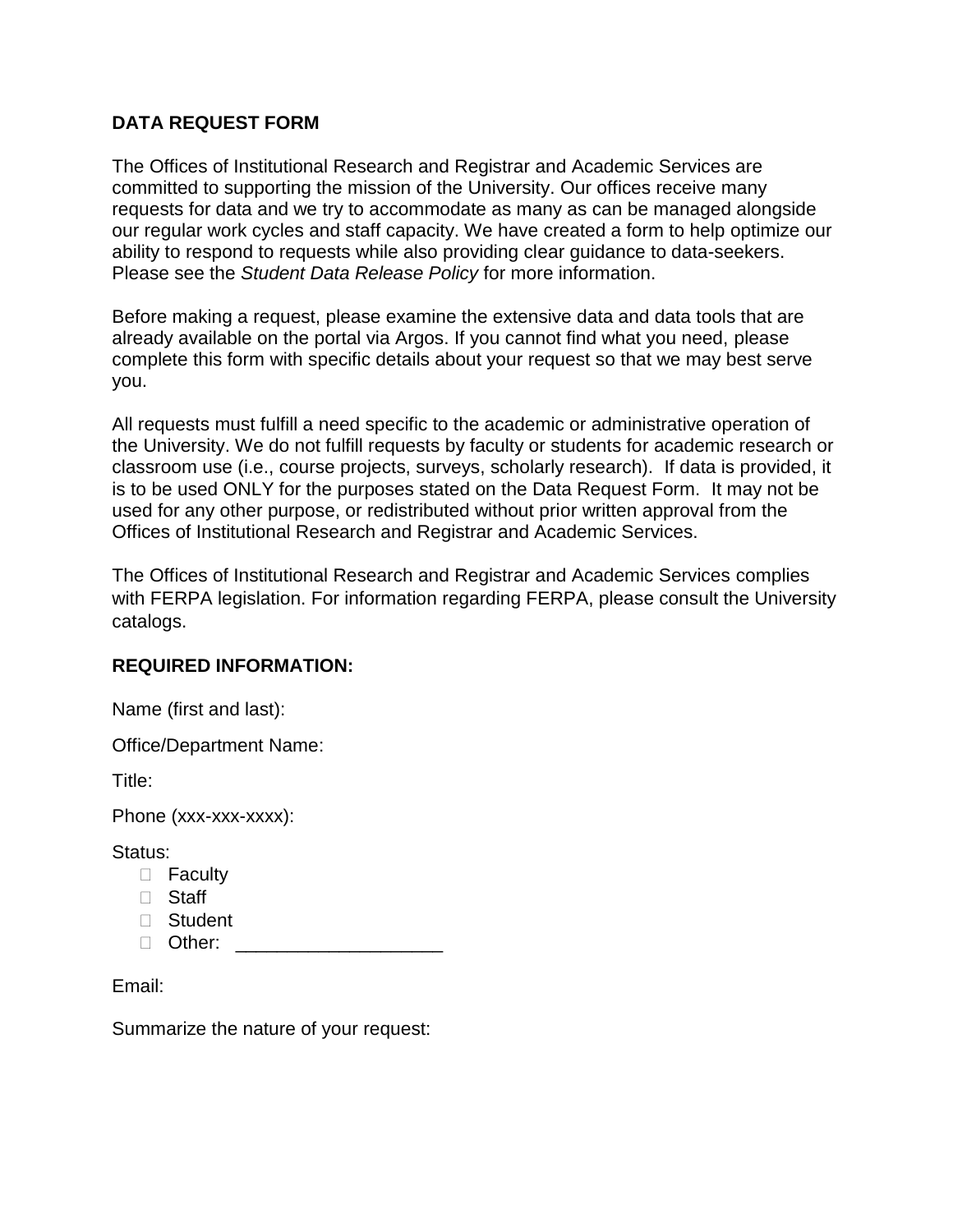What business process will the data extract support?

With whom will the data be shared? Please list the parties who will receive the data and how this data will be provided to them.

Will the data be used for academic research or publication?

- □ Yes. Please provide IRB approval.
- No

How will the final data extract(s) need to be received (individual student or aggregate format)? If aggregate, is any special grouping required? If the individual student data contains non-directory or "protected" information (e.g., ethnicity), then the requestor may be provided with aggregate data.

List the data elements/fields that are needed (e.g. name, student ID, level, program, admit term, etc.). Requests that include any of the following elements that are not directory information will be evaluated thoroughly before approving their release: sex, ethnic group, grades, admission scores, grade point average(s), religion, veteran status, parent/guardian, athletic, and financial.

Have you requested this data in the past?

\_\_\_\_\_\_\_\_\_\_\_\_\_\_\_\_\_\_\_\_\_\_\_\_

- $\Box$  Yes. List approximate data the last request was fulfilled:
- $\Box$  No

Is it likely that you will be submitting a future request for this data? If so, indicate the frequency.

- □ One time only
- D Per term
- Annually
- $\Box$  Other:

Indicate the date (month/day/year) by which you would like to receive the data. If approved, your data request will be fulfilled on a first-come,first-served basis. Note that we require at least 2 weeks processing time and may not be able to meet your